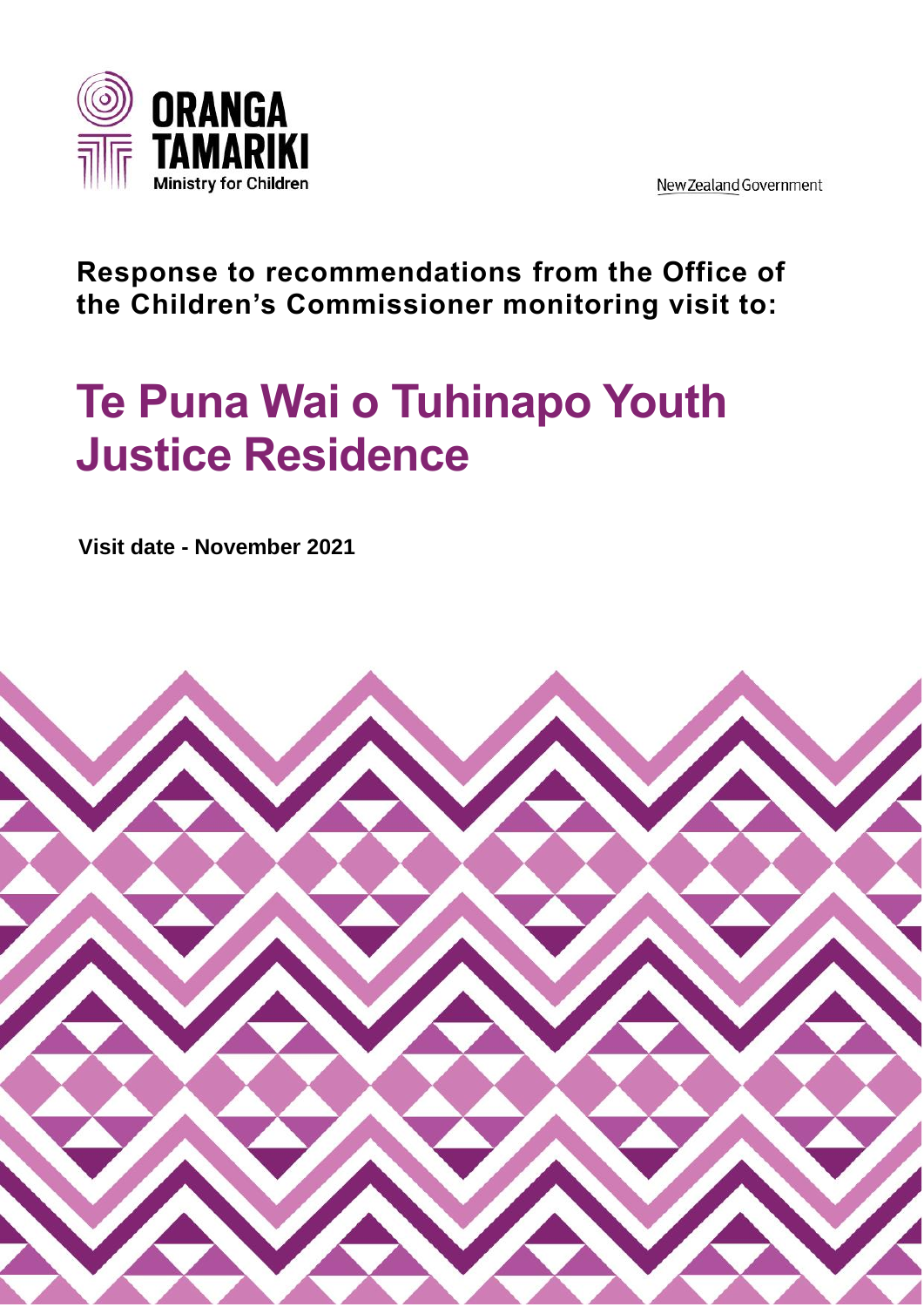# **Table of Contents**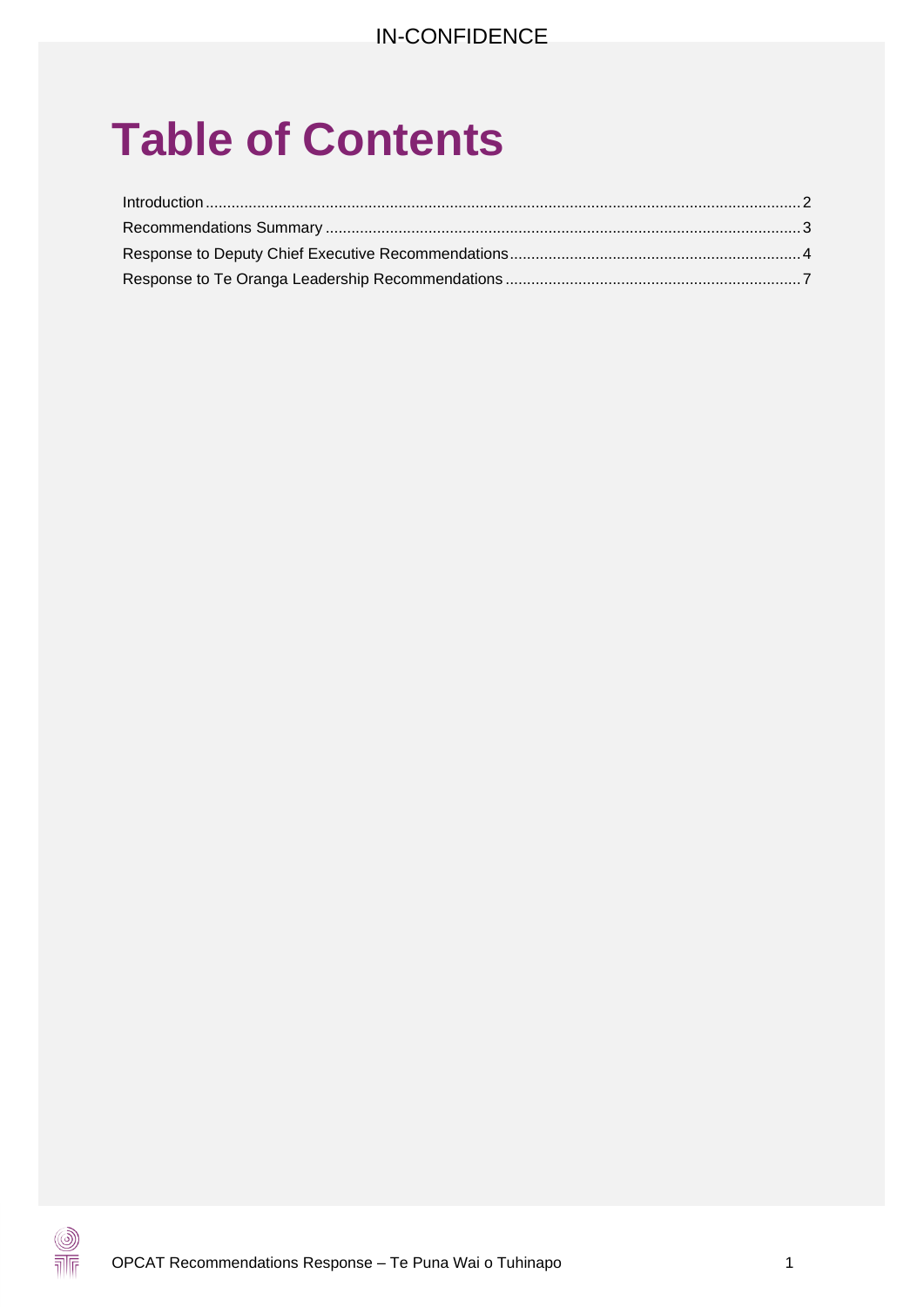## <span id="page-2-0"></span>**Introduction**

Te Puna Wai o Tuhinapo is an Oranga Tamariki—Ministry for Children (Oranga Tamariki) Youth Justice Residence located in Rolleston, Christchurch.

In November 2021, staff from the Office of the Children's Commissioner (OCC) carried out an unannounced monitoring visit to Te Puna Wai o Tuhinapo Youth Justice Residence.

Te Puna Wai o Tuhinapo has capacity for 40 rangatahi. The legal status under which rangatahi are detained at the residence include:

- Oranga Tamariki Act 1989, s.235, s.238(1)(d), s.311
- Corrections Act 2004, s.34A
- Criminal Procedure Act 2011, s.173 and s.175

The purpose of the visit was to assess the quality of Oranga Tamariki services against the seven domains relevant to the OCC's role as a National Preventive Mechanism under the Optional Protocol to the Convention Against Torture and Cruelty (OPCAT). The seven domains are:

- Domain 1: Treatment
- Domain 2: Protection systems
- Domain 3: Material conditions
- Domain 4: Activities and contact with others
- Domain 5: Medical services and care
- Domain 6: Personnel
- Domain 7: Improving outcomes for mokopuna Māori

The draft OPCAT report for Te Puna Wai o Tuhinapo Youth Justice Residence was shared with Oranga Tamariki on 15 March 2022.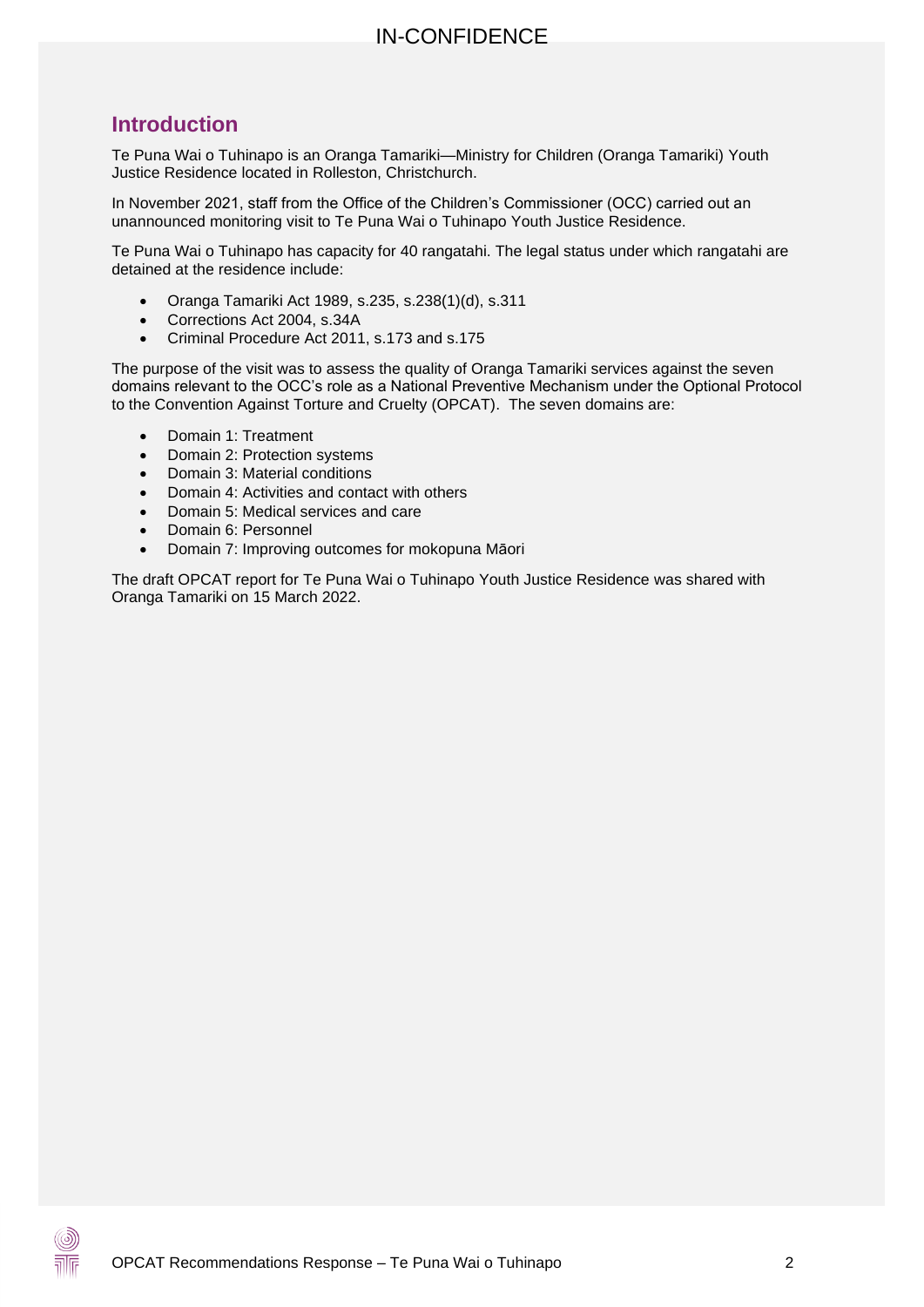## <span id="page-3-0"></span>**Recommendations Summary**

The OPCAT report for Te Puna Wai o Tuhinapo Youth Justice Residence makes ten recommendations and we have accepted all of these.

Strengthening practice is an organisational priority and we continue to work towards ensuring consistent, quality practice, that is collaborative, culturally responsive and meets the needs of tamariki and rangatahi. We are committed to achieving better outcomes for tamariki and rangatahi.

| <b>Recommendations</b>          |                                                                                                                                                                           | <b>Status</b> |  |
|---------------------------------|---------------------------------------------------------------------------------------------------------------------------------------------------------------------------|---------------|--|
|                                 |                                                                                                                                                                           |               |  |
| <b>Systemic Recommendations</b> |                                                                                                                                                                           |               |  |
| 1 <sub>1</sub>                  | Develop a nationwide package of trauma informed programmes to address<br>criminogenic behaviour, alcohol and drug use, life skills, and cultural<br>development.          | Accepted      |  |
| 2.                              | Develop practice tools to embed the use of Whakamana Tangata into every-<br>day operations.                                                                               | Accepted      |  |
| 3.                              | Review the grievance process to be independent and impartial.                                                                                                             | Accepted      |  |
| 4.                              | Revise the Individual Care Plan and Admission Booklet templates to be<br>functional, youth-friendly, and available in other accessible formats and<br>languages.          | Accepted      |  |
| <b>Facility Recommendations</b> |                                                                                                                                                                           |               |  |
| 1.                              | Provide an open unit for females, with structured programmes and activities.<br>The Secure Care Unit is not an appropriate alternative.                                   | Accepted      |  |
|                                 | <b>Update</b><br>As of 25 November 2021, the Rakaia Unit was opened for female admissions.                                                                                |               |  |
| 2.                              | Provide a single unit for all new admissions that can house both males and<br>females to mitigate the risk of Covid-19 transmission.                                      | Accepted      |  |
| 3.                              | Reduce the number of use of force incidents and admissions to secure care.                                                                                                | Accepted      |  |
| 4.                              | Develop structured programmes and activities outside of school hours and<br>particularly over the school holidays, that cater to different interests and<br>abilities.    | Accepted      |  |
| 5.                              | Develop cultural programmes for mokopuna Māori to support their learning<br>about their whakapapa, matauranga Māori and Te ao Māori.                                      | Accepted      |  |
| 6.                              | Provide portable electronic devices with secure video calling software to<br>maintain regular contact with whānau and external providers who are unable to<br>visit site. | Accepted      |  |

The Oranga Tamariki responses to the Te Puna Wai o Tuhinapo Youth Justice Residence OPCAT report recommendations are detailed in the remaining sections of this report.

 $\circledS$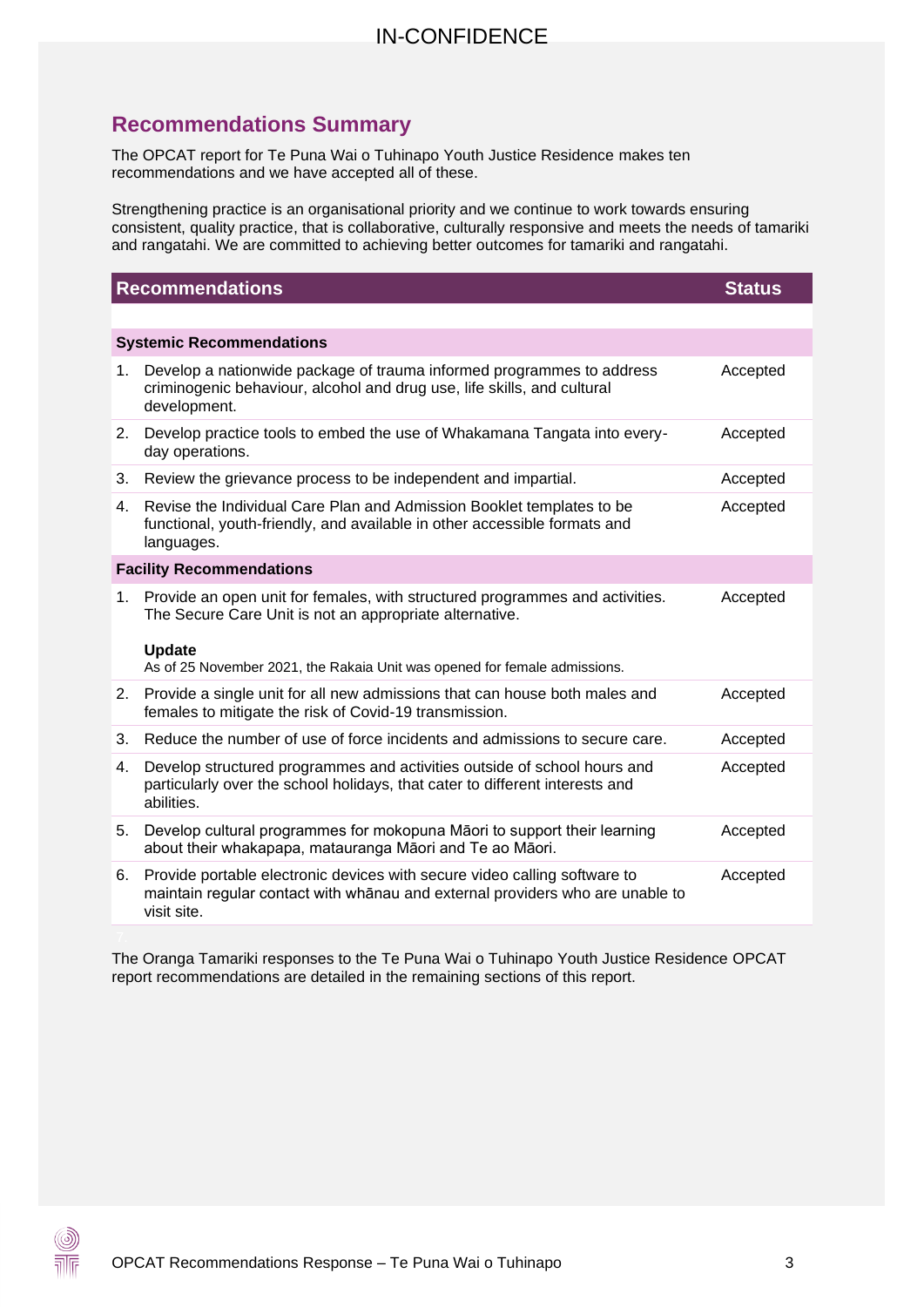## <span id="page-4-0"></span>**Response to Systemic Recommendations**

Below are the Oranga Tamariki responses to the systemic recommendations made in the Te Puna Wai o Tuhinapo OPCAT report.

#### **Recommendation 1**

*Develop a nationwide package of trauma informed programmes to address criminogenic behaviour, alcohol and drug use, life skills, and cultural development.*

#### **Response**

We acknowledge that it is important that a nationwide suite of programmes available is for rangatahi that provide trauma informed programmes to address criminogenic behaviour, alcohol and drug use, life skills, and cultural development.

Oranga Tamariki is currently undertaking a fundamental and significant shift in our approach, operating model and practice so we can truly be tamariki and whānau centred. To do this, we have developed a Future Direction Plan that draws together themes from across Hipokingia ki te Kahu Aroha Hipokingia ki te Katoa (the report of the Ministerial Advisory Board) as well as recommendations from previous reviews. The Future Direction plan is available at the following link: [OT-Future-Direction-Action-Plan.pdf \(orangatamariki.govt.nz\).](https://www.orangatamariki.govt.nz/assets/Uploads/About-us/News/2021/MAB-report-action-plan-release/OT-Future-Direction-Action-Plan.pdf#:~:text=Oranga%20Tamariki%20Future%20Direction%20Action%20Plan%20Oranga%20Tamariki,where%20oranga%20can%20be%20realised.%20Our%20values%203)

Building on the work of the Future Direction Plan, the Minister for Children asked the Ministerial Advisory Board to review the provision of care in Oranga Tamariki Care and Protection and Youth Justice Residences. The Minister recently received that Review and provided the Board with a formal response. Both the report and the Minister's response will shortly be proactively released.

The Future Direction Plan and the Ministerial Advisory Board's Review of Oranga Tamariki residences have set a clear direction for the actions required by the Organisation over the next several years, and we are progressing this work with urgency. This focuses on developing a workforce strategy that supports high quality social work practice, and the development of a new model of care and operating model that drives locally led, centrally enabled ways of working. Oversight of the progress for this work is being monitored by the Oranga Tamariki Ministerial Advisory Board.

We are pleased you report identifies there a good range of onsite activities delivered to rangatahi by staff at Te Puna Wai with the relevant skills and experienced to support the learning of rangatahi. We acknowledge the disruption of the COVID-19 Pandemic on our ability to deliver externally provided programmes at Te Puna Wai o Tuhinapo and look forward to this resolving as the pandemic subsides.

The National Youth Justice Residences Team support the development of a national curriculum of programmes for Youth Justice Residences. We are talking with rangatahi, key kaimahi and external stakeholders to inform this work, which will be aligned to our new operating model that drives locally led, centrally enabled ways of working.

We are working with other government Ministries to increase access to specialist interventions for tamariki, such as mental health provision and drug alcohol intervention. Oranga Tamariki have established Interagency Governance Groups (IGG) across our operational regions to increase partnership with the local District Health Board and Regional Ministry of Education. Each IGG are currently agreeing Terms of Reference for service obligations and expectations for the provision of services in Oranga Tamariki residences.

#### **Recommendation 2**

*Develop practice tools to embed the use of Whakamana Tangata into every-day operations.*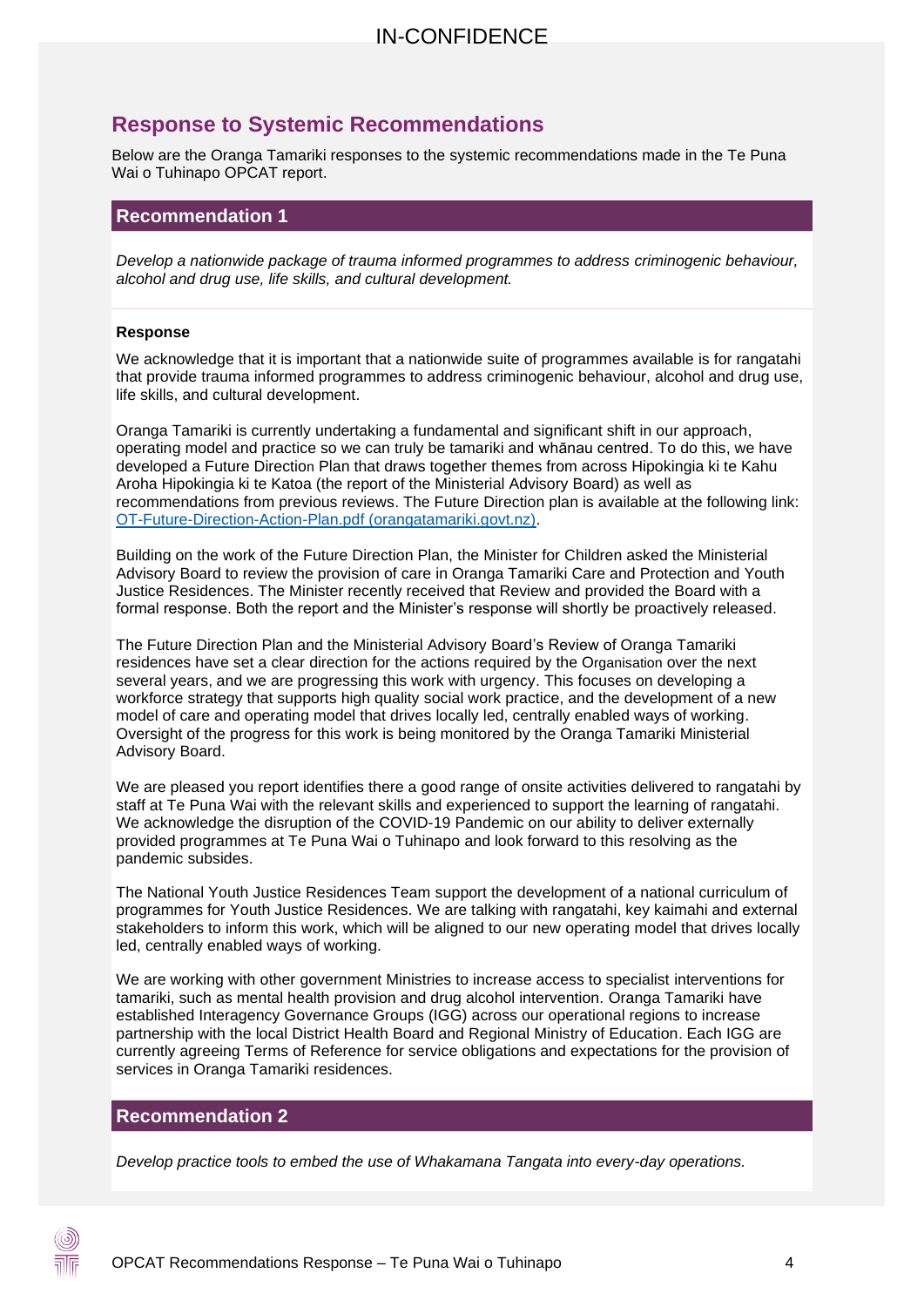#### **Response**

Over the last two years all Youth Justice Residences have adopted a Māori centred practice approach, Whakamana Tangata. This is aligned to the practice shift we are making across the organisation towards relational, restorative, and inclusive practice that sees te tamaiti in the context of whānau and within an oranga frame. This approach also considers the impacts of individual and collective trauma when tamariki and whānau have experienced challenging events.

This Whakamana Tangata approach is based on, and informed by, five specific Māori values (ara tikanga, mana, tapu, mauri ora, piringa) and four restorative principles (relationships, respect, responsibility, repair). Focusing on preventative and restorative elements, it encourages rangatahi to take responsibility for their actions and behaviour, enhancing accountability for repairing the harm caused and restoring the mana of those involved.

In September 2021, Victoria University (The Diana Unwin Chair in Restorative Justice) completed an evaluation of Whakamana Tangata at Te Maioha o Parekarangi Youth Justice Residence. The evaluation identified there is good evidence about the benefits of Whakamana Tangata for kaimahi and indicative evidence of the benefits for rangatahi. The evaluation recommended further strengthening Whakamana Tangata within Te Maioha o Parekarangi Youth Justice Residence by:

- Increasing the number of Whakamana Tangata practice positions
	- o to support kaimahi professional development and applied practice.
	- $\circ$  to increase the availability of support across all days of the week and shift rosters.
- Developing training resources such as practice-based case studies, learning examples in print and video format.
- Supporting all new kaimahi, including managers, to participate in Whakamana Tangata induction and other training to ensure they have a firm grounding and understanding of Whakamana Tangata.

We are progressing work that focuses on supporting managers. Throughout 2022, the Whakamana Tangata Kaiwhakatere will work closely with leadership teams at each Youth Justice Residence to support moving into a 'way of being' and creating a relational culture amongst teams by role modelling desired practices from Whakamana Tangata.

A programme is currently being developed to support each leadership team, which is named Te Haerenga (the journey). There are three measures for the journey, each representing different parts of the Whakamana Tangata waka model. The waka is symbolic of relationships and the parts of the waka include Pou Manawa (mast), Rā Matua (the sail) and Te Moana (the ocean). The intent of the programme is to help Whakamana Tangata Kaiwhakatere assess, prioritise, plan, equip and support each leadership team to embed Whakamana Tangata in their roles and teams.

In addition, we will build on the existing training resources to support kaimahi and identify opportunities to strengthen and refine the induction model in Te Waharoa, the Youth Justice Residence induction.

#### **Recommendation 3**

*Review the grievance process to be independent and impartial.*

#### **Response**

As part of the Oranga Tamariki (National Care Standards and Related Matters) Regulations 2018, every tamaiti and rangatahi is entitled to receive information about what they can expect in our care or custody and be supported to raise any concerns they have. This includes ensuring information about making complaints, accessing support services and independent advocacy is available to all tamariki and rangatahi.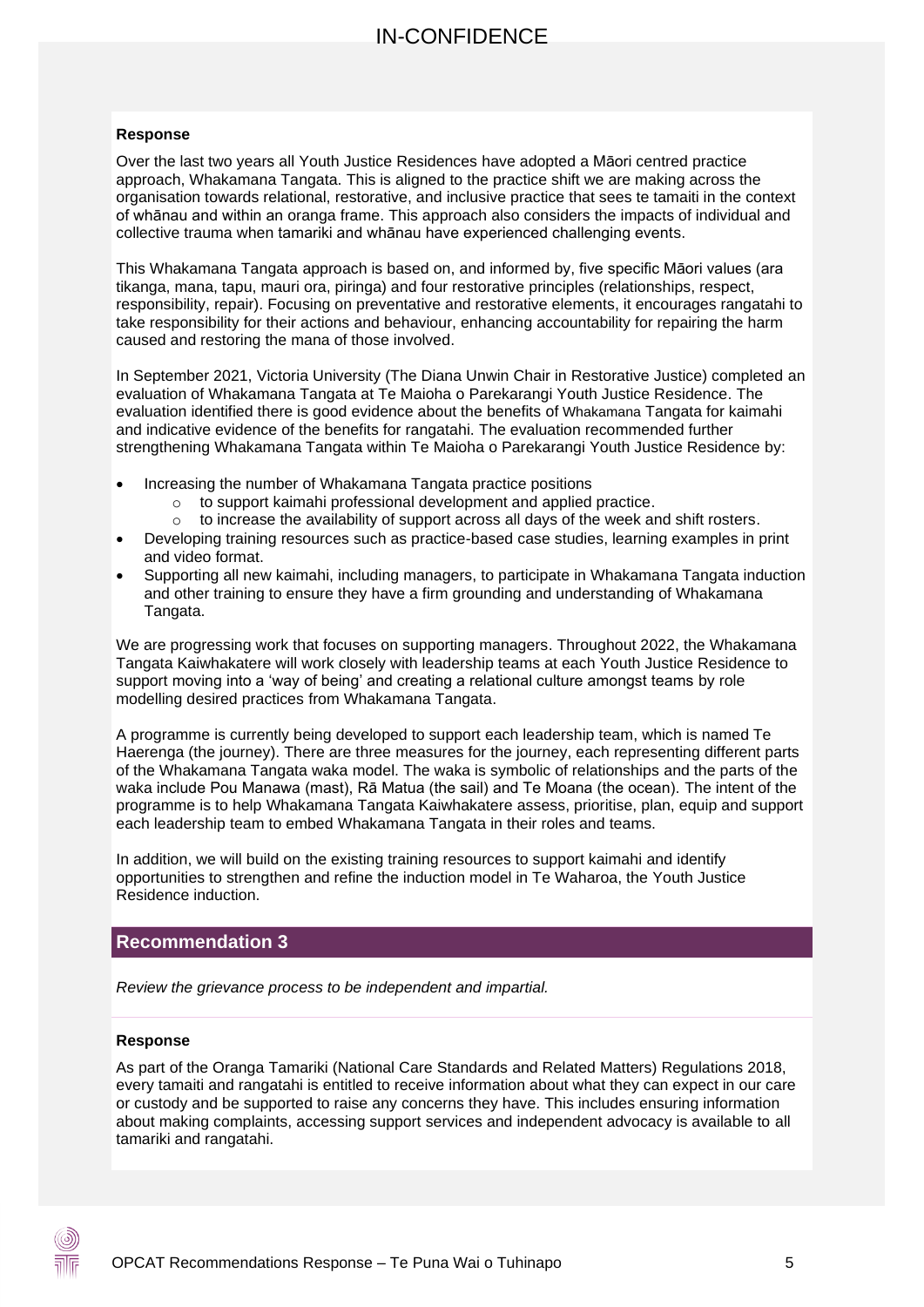In August 2021, a project, Manaaki Kōrero, commenced to review the Oranga Tamariki feedback and complaints systems. Specifically, this work focuses on:

- Delivering immediate improvements to the residential grievance process, including informing our review of the Oranga Tamariki (Residential Care) Regulations 1996.
- Designing and delivering fit for tamariki, rangatahi and whānau non-residential feedback and complaint processes, including enhancements to existing processes.
- Develop mechanisms to enable tamariki, rangatahi and whānau to get information, advice and assistance when needed.

Feedback from key kaimahi is being sought to support this work. Oranga Tamariki have partnered with VOYCE Whakarongo Mai to support tamariki, rangatahi and whānau to co-design Manaaki Kōrero. Manaaki Kōrero will inform the future operating approach for all feedback and complaints processes across Oranga Tamariki residences.

VOYCE Whakarongo Mai regularly visited Te Puna Wai o Tuhinapo while tamariki and rangatahi were present at the facility. VOYCE Whakarongo Mai has open access to our Youth Justice Residences, and their presence is always welcomed.

When tamariki and rangatahi arrive at our Youth Justice Residences, they receive introductory packs that include information about how to make a complaint and access independent advocacy. This information is explained in a way that is appropriate for their age, development, language, and disability. Youth Justice Residences also display information about the role of VOYCE Whakarongo Mai around each residence.

Rangatahi can have access to a phone to contact VOYCE Whakarongo Mai and the option to meet representatives when they visit the residence. They can also request a visit from a VOYCE representative when they need advocacy for a specific concern. In addition, other options for expressing themselves, such as video calling and recording, can be used with tamariki and rangatahi as required.

#### **Recommendation 4**

*Revise the Individual Care Plan and Admission Booklet templates to be functional, youth-friendly, and available in other accessible formats and languages.*

#### **Response**

It is essential that Youth Justice Residences provide rangatahi with information in a way that is appropriate to their age, stage of development, culture, and any disability they may have. It is also essential that rangatahi understand their right to have information or an explanation of any actions that significantly affect them including legal proceedings, family group conference proceedings and processes, options that are available and these could affect them, and all plans.

We are currently working to review and update the Individual Care Plan (ICP) template to ensure it is fit for purpose and incorporates the key components of the All About Me Plan. We will also review the Admission Booklet to strengthen the resource to be more functional, youth friendly and available in other accessible formats and languages. This work is being progressed over the coming months and will be included as part of the work that is currently underway to develop standard operating procedures.

Initial thinking for the review and update of the ICP have shown the Te Whare Tapa Whā model by Mason Durie may provide a suitable framework for a refreshed ICP. We will also seek expert advice on the content of both documents to ensure these meet best practice expectations for the language and communication needs of the cohort we work with.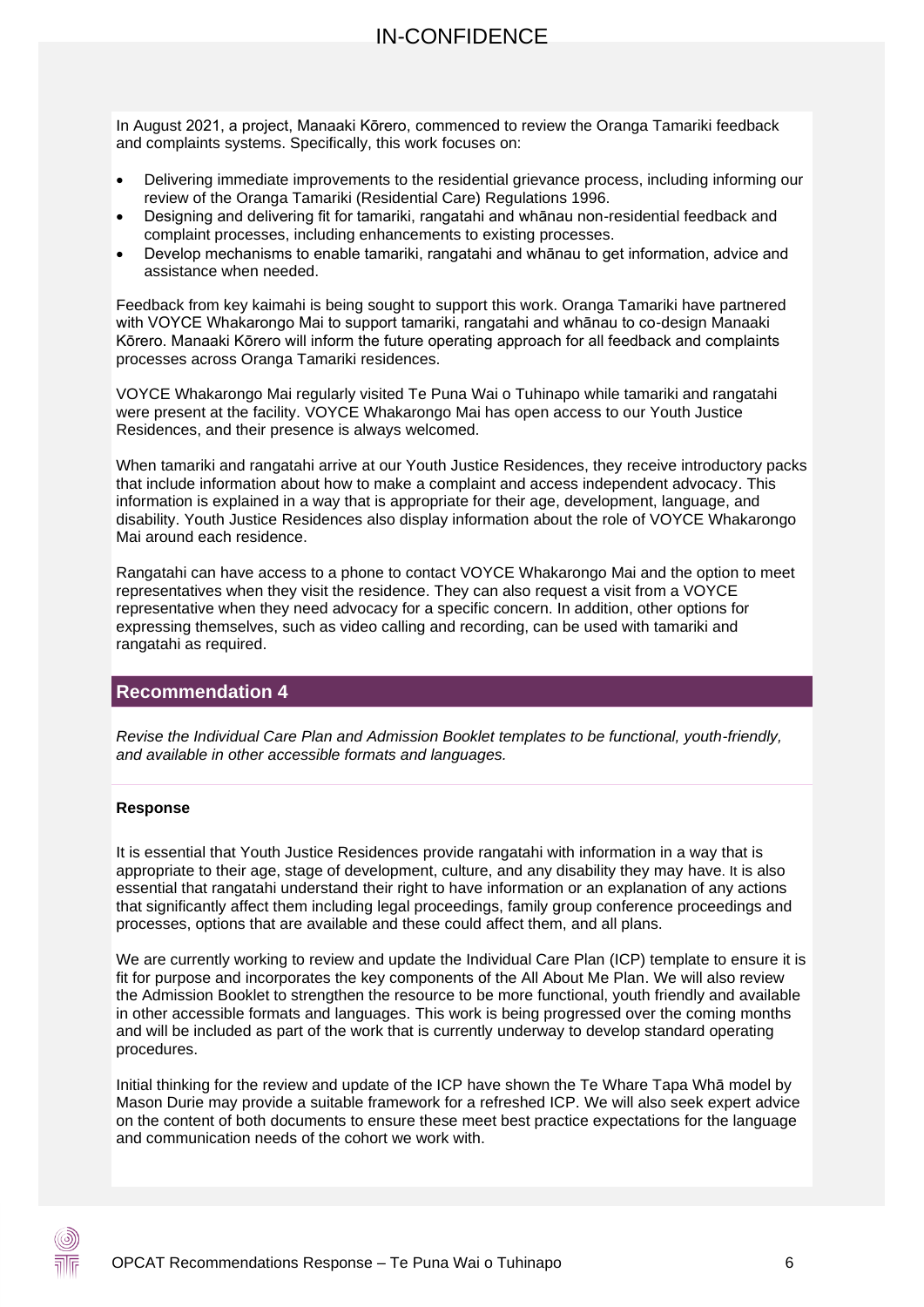## <span id="page-7-0"></span>**Response to Facility Recommendations**

Below are the Oranga Tamariki responses to the facility recommendations made in the Te Puna Wai o Tuhinapo Youth Justice Residence OPCAT report.

#### **Recommendation 1**

*Provide an open unit for females, with structured programmes and activities. The Secure Care Unit is not an appropriate alternative.*

#### **Update**

As of 25 November 2021, the Rakaia Unit was opened for female admissions.

#### **Response**

At the end of November 2021, as noted above, Te Puna Wai o Tuhinapo opened the Rakaia Unit for female rangatahi. We acknowledge and accept that the Secure Care Unit is not an appropriate alternative.

The Rakaia Unit is a ten-bed unit, with five beds available for female rangatahi. The Unit is staffed by Care Team kaimahi, with female kaimahi always present, and two Team Leaders who have operational oversight. The Unit also accommodates Kingslea School, who undertake education provision for all rangatahi at Te Puna Wai o Tuhinapo.

If a female rangatahi in the Rakaia Unit contracts COVID-19, there is sufficient space for isolation purposes. This also safely allows isolation bubbles for rangatahi and kaimahi to operate in the Unit if required.

We now consider this recommendation to be completed.

#### **Recommendation 2**

*Provide a single unit for all new admissions that can house both males and females to mitigate the risk of Covid-19 transmission.* 

#### **Response**

In the current pandemic environment, Oranga Tamariki is working within a COVID-19 Protection Framework. Under the framework we continue to balance our primary responsibilities of actively preventing further transmission of COVID-19, meeting the wellbeing needs of the tamariki and rangatahi we work with, and ensuring the safety of our workforce.

At Te Puna Wai o Tuhinapo, the Waimakariri and Muriwai Units are currently used as Admission and Medical Unit bubbles to ensure any risk of COVID-19 is contained and safely managed. When required, these units operate separately from the other units at the residence. These units have an enhanced level of daily cleaning, use of medical grade facemasks and PPE, as required, and increased physical distancing to minimise contact.

When a rangatahi is received at Te Puna Wai o Tuhinapo, their information is carefully assessed to support an informed decision on the length of stay required in the Admission and Medical Unit bubble. This includes medical history if this information is available. When there are medical concerns apparent, we are also guided by the onsite residence health providers. We ask all rangatahi entering a residence to be tested for COVID-19 as soon as practicable. Rangatahi are made aware, however, that they can decline to be tested. We also inform rangatahi about why an Admission and Medical Unit bubble is required and give them the opportunity to ask any questions they may have.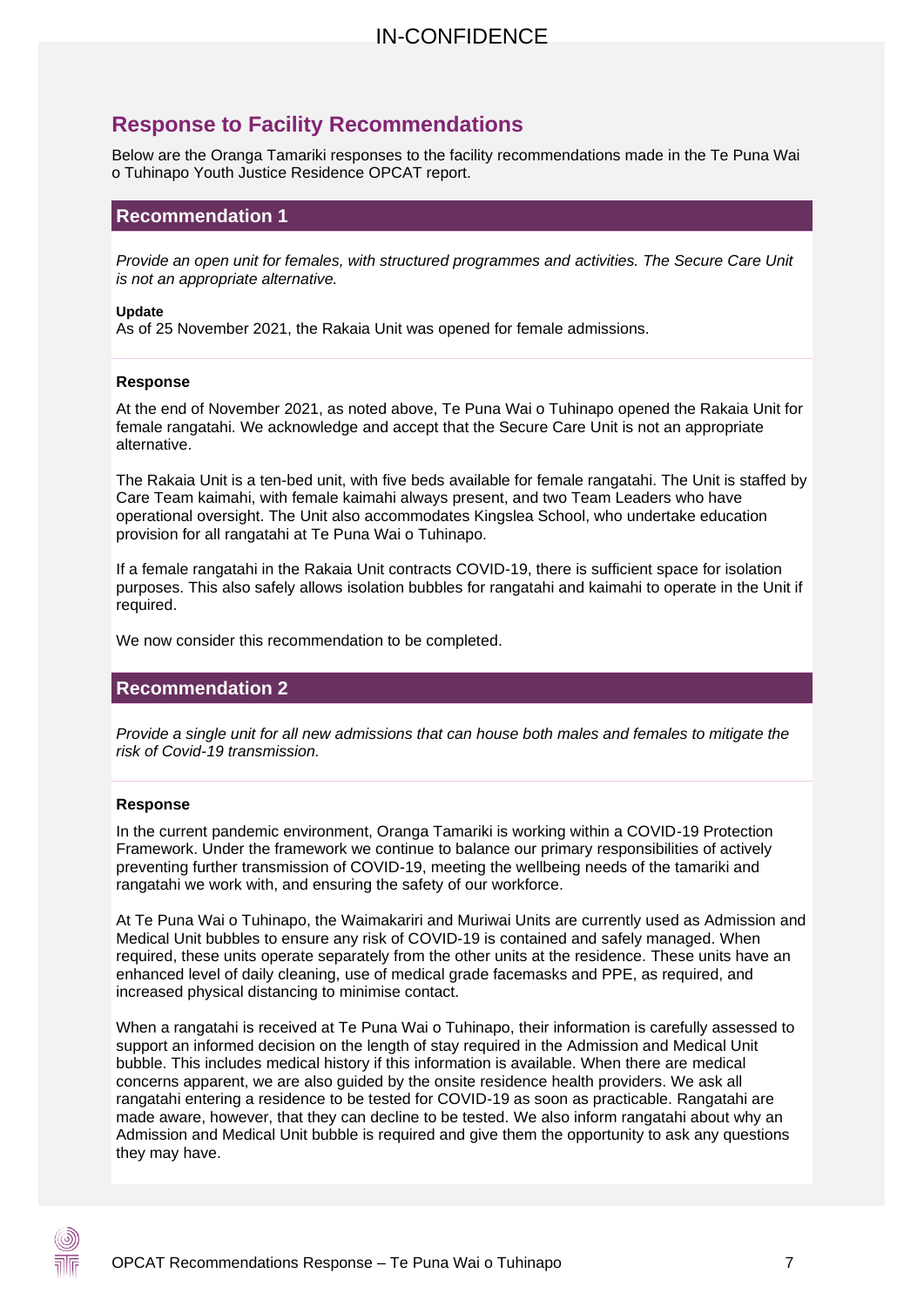Once the period in the Admission and Medical Unit bubble is completed, and there are no further symptoms or issues arising regarding the rangatahi, they will be transitioned to an existing unit bubble within the residence. This transition is followed in conjunction with appropriate residence planning, with the normal screening and assessments.

#### **Recommendation 3**

*Reduce the number of use of force incidents and admissions to secure care.*

#### **Response**

Use of Force should only be considered when all other reasonable alternatives have been attempted or, in extreme circumstance, when all other reasonable alternatives are considered inappropriate due to the nature of the situation.

Te Puna Wai o Tuhinapo supports the reduction of use of force incidents and admissions to secure care. Both practices are closely scrutinised at the residence and must follow policy and legal requirements.

The use of force in residences must be undertaken in line with the Oranga Tamariki (Residential Care) Regulations 1996. The use of restraint while dealing with a child or young person in residence must be kept to an absolute minimum. It should only be used in extreme circumstances and when staff have reasonable grounds for believing that the use of physical force is necessary, such as in self-defence or in the defence of another person.

All our kaimahi are trained in the safe use of force, known as the Safe Tactical Approach and Response (STAR) programme. This approach is currently used across all Youth Justice Residences and is designed to ensure staff understand the legal and ethical risks of use of force/restraint and to make sure that all other options are explored before force is used. Importantly, this includes the use of verbal de-escalation techniques prior to using physical force.

Each time we use force at Te Puna Wai o Tuhinapo and any other residence, it is reviewed by the staff involved, alongside senior managers who review CCTV footage, to ensure it was lawful and that practice requirements were met. In 2021, a use of force panel was established to review all incidents of use of force in youth justice residences. The panel includes senior Oranga Tamariki representatives, a senior advisor from the Ministry of Justice, with expertise in use of force, and a Manager from VOYCE- Whakarongo Mai.

As part of the Oranga Tamariki Future Direction Plan are progressing work to ensure the appropriate application of STAR including revised restraint practices. This work will include frequent staff training on practice and recertification of all staff. This work is included under Action 4.4 in the Future Direction plan.

Under section 368 of the Oranga Tamariki Act 1989 (the Act), the use of secure care in relation to children and young people in our care is supported to prevent absconding (when certain criteria are met) or to prevent the child or young person from behaving in a manner likely to cause physical harm to that child or young person or to any other person. This practice should always be considered a last resort after all other interventions have been attempted.

The secure care unit at Te Puna Wai o Tuhinapo reflects the same physical structure as other units. Rangatahi have a bedroom and access to communal areas for education, recreation and socialisation with staff and other young people. They are not places of isolation, and the time limits for detention in secure care are set out in section 370 of the Act. A child or young person cannot remain in secure care longer than three consecutive days without prior approval being granted by the Youth Court.

Te Puna Wai o Tuhinapo are currently trialling a new assessment tool for secure care called Ara Tikanga (The Pathway Forward). This is based on Mason's Durie's Te Whare Tapa Whā Māori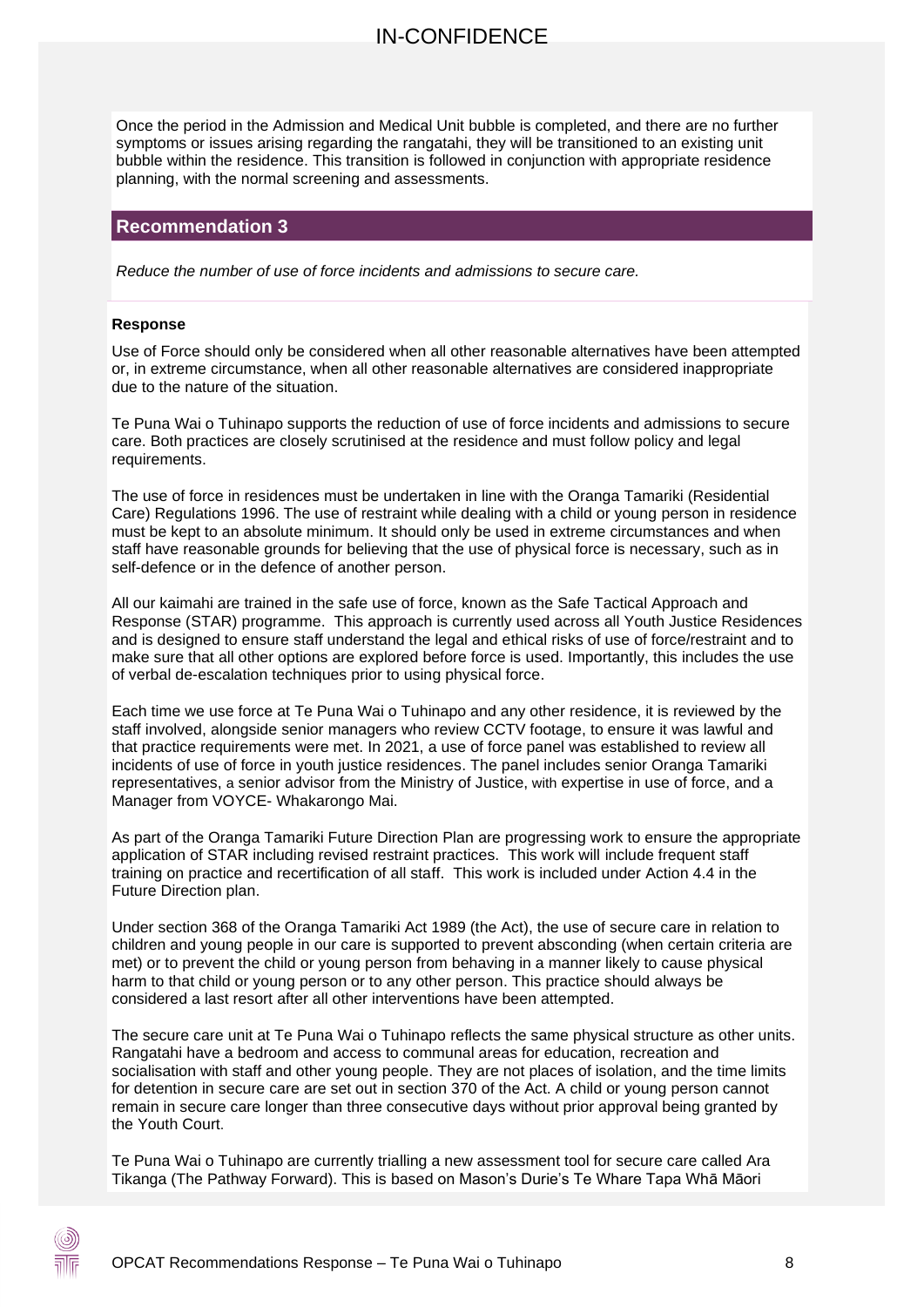model of hauora. Following the four domains of the model,<sup>1</sup> rangatahi undertake a journey that explores their secure care admission in four parts. This includes an immediate assessment of their physical health after entry to secure care, undertaking a guided reflection process about their behaviour, information gathering about the incident that resulted in them being placed in secure care, and developing a plan to help put things right to support their exit from secure care and help prevent returning.

Ara Tikanga also fits within the Whakamana Tangata practice approach. An important component of the approach is 'Hui Whakapirito', which is a restorative process/hui that kaimahi and rangatahi are supported to use to address any harm caused by the events that led to the rangatahi being placed in secure care.

We are actively reviewing the legislation applicable to residential care to ensure it reflects best practice and supports the successful implementation of the new operating model for Oranga Tamariki, as set out in action 1.5 of the Future Direction Plan. The review includes identifying whether changes are required to provisions for the use of secure care, restraint, and searches to ensure they are used as a last resort and in a manner that is consistent with the rights, mana and dignity of children and young people.

#### **Recommendation 4**

*Develop structured programmes and activities outside of school hours and particularly over the school holidays, that cater to different interests and abilities.*

#### **Response**

We accept the importance of providing programmes and activities outside of school, and during the school holidays, that cater to the different interests and abilities of the rangatahi.

Structured daily routines are important and provide a structure to the day that supports rangatahi to get into a regular pattern of waking/sleeping, eating, learning, and recreation/relaxation. It is important that Youth Justice Residences establish and maintain a daily routine. During the weekends and public holidays, a more relaxed approach may be appropriate, although for some rangatahi, continuing the same level of daily structure is important.

At present, Te Puna Wai o Tuhinapo provides two main programmes:

- Inspire Youth Outdoor Adventure Therapy Day Programme which is an adventure therapy day programme for youth. This programme is a partnership between Adventure Specialties Trust and Te Puna Wai o Tuhinapo. Inspire supports the therapeutic and educational work that is already occurring for rangatahi whilst at the residence. Through adventure, challenge, and teamwork the participants learn about themselves; how to better manage their emotions and behaviour; how to work with others and are inspired towards positive change. Specific goals for the programme participants are designed to mee their individual needs.
- The Gateway Agricultural Programme offers an agricultural training and other practical vocational instruction. The training is delivered on two hectares (5 acres) on a model farm situated behind the Residence. Rangatahi are provided practical agricultural training and qualifications with the aim of developing the requisite values and attitudes necessary for success in employment. The learning is accredited, and the young people can complete up to 44 NCEA credits.

Rangatahi can also access life skills and vocational programmes that include cooking, barista training, scaffolding, forklift operation certification, learner car licence theory test and a barber course. Te Puna Wai o Tuhinapo also offers a range of physical recreation activities including swimming, gym, and ball sports, through to graphic design, music and arts-based activities, and

 $1$  Taha tinana (physical health), taha wairua (spiritual health), taha whānau (family health) and taha hinengaro (mental health)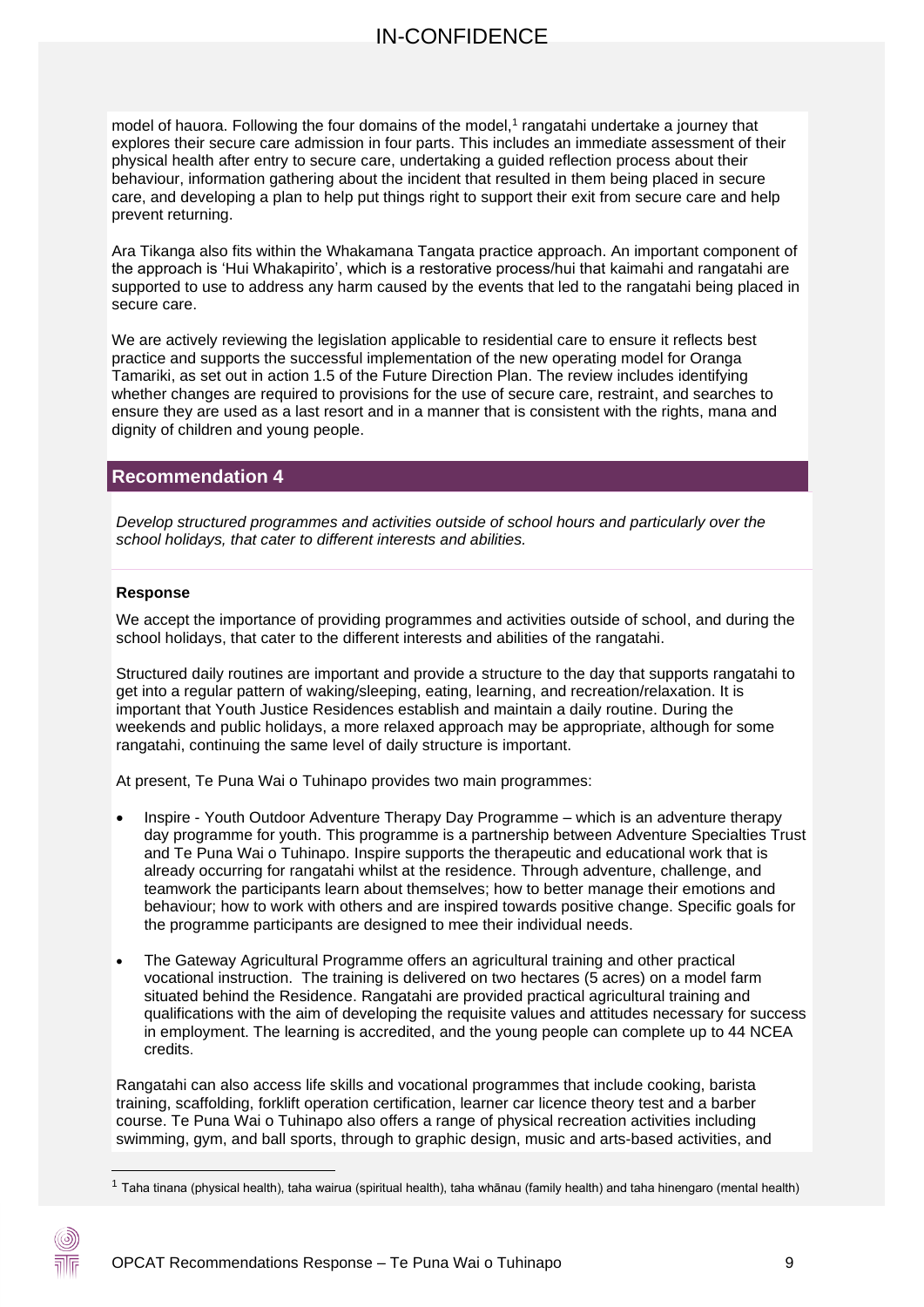passive recreation activities, for example cards, video games and reading books from our library that has a large range of books.

We acknowledge that during the last two school holiday periods, residences have had limited access to external providers due to the impact of the COVID-19 pandemic. Our kaimahi worked to reschedule most of the holiday programmes to ensure rangatahi were still able to participate in them.

As the COVID-19 pandemic slows and related operational pressures lessen, we anticipate that access to internal and external programmes and activities for rangatahi will be less disrupted, and we can shift our focus to further developing and expanding our suites of programmes and activities.

#### **Recommendation 5**

*Develop cultural programmes for mokopuna Māori to support their learning about their whakapapa, matauranga Māori and Te ao Māori.*

#### **Response**

We acknowledge the importance of having cultural programmes available at Te Puna Wai o Tuhinapo to support rangatahi to learn about their whakapapa, matauranga Māori and Te ao Māori. At present, residence kaimahi deliver cultural programmes involving teaching kapa haka, waiata, pōwhiri and Te Reo Māori.

The Kaiwhakaue role at Te Puna Wai o Tuhinapo was recently permanently appointed. Whakamana Tangata, as mentioned in our response to systemic recommendation 2, is informed by the Māori values of ara tikanga, mana, tapu, and mauri ora, and forms an important foundation to build cultural interventions in the residence based on mātauranga Māori. It is anticipated that the newly appointed Kaiwhakaue will strongly influence and drive the development and implementation of cultural programmes with increased depth for rangatahi Māori at the residence

Te Roopu has now been re-established at Te Puna Wai o Tuhinapo. This is a forum for kaimahi Māori at the residence to meet and consider new ways of integrating matauranga Māori in their mahi with rangatahi Māori. Te Roopu is active in all Youth Justice Residences, enabling collective learning from these forums.

Oranga Tamariki is committed to developing the cultural competency of its kaimahi, which is supported by the practice shift detailed= in our response to systemic recommendation 2. We have enhanced the overall Practice Framework so that it brings together a mana-enhancing paradigm for practice with a Te Ao Māori informed framing of oranga. The shift to practice more strongly framed in Te Tiriti o Waitangi supports lifting the cultural competency of kaimahi and provides for bicultural support and development to elevate the practice competency of practitioners. The Practice Framework will support kaimahi to work in a way that recognises and values the inherent mana of the tamariki and whānau we work with and that improves outcomes for tamariki and rangatahi Māori.

Te Puna Wai o Tuhinapo kaimahi have completed the Oranga Tamariki Practice Shift training that supports this new framework, with most staff also having completed the Māori Practice Framework workshops. This training will be further delivered across 2022 as a focus of the Workforce Development Strategy.

Oranga Tamariki has recently launched Tū Māia. This is a 21-week learning programme delivered across three papers. It is designed and delivered by Te Hāpai Ō partners, and New Zealand's leading Māori Tertiary providers, Te Wānanga o Aotearoa, Te Whare Wānanga o Awanuiārangi and Te Wānanga o Raukawa. Tū Māia incorporates online learning (weekly online classes and selfdirected activities), online support, and face-to-face learning (involving three noho wānanga). This gives kaimahi at Te Puna o Wai o Tuhinapo another opportunity to increase their knowledge and skills in relation to matauranga Māori and Te ao Māori when working with rangatahi.